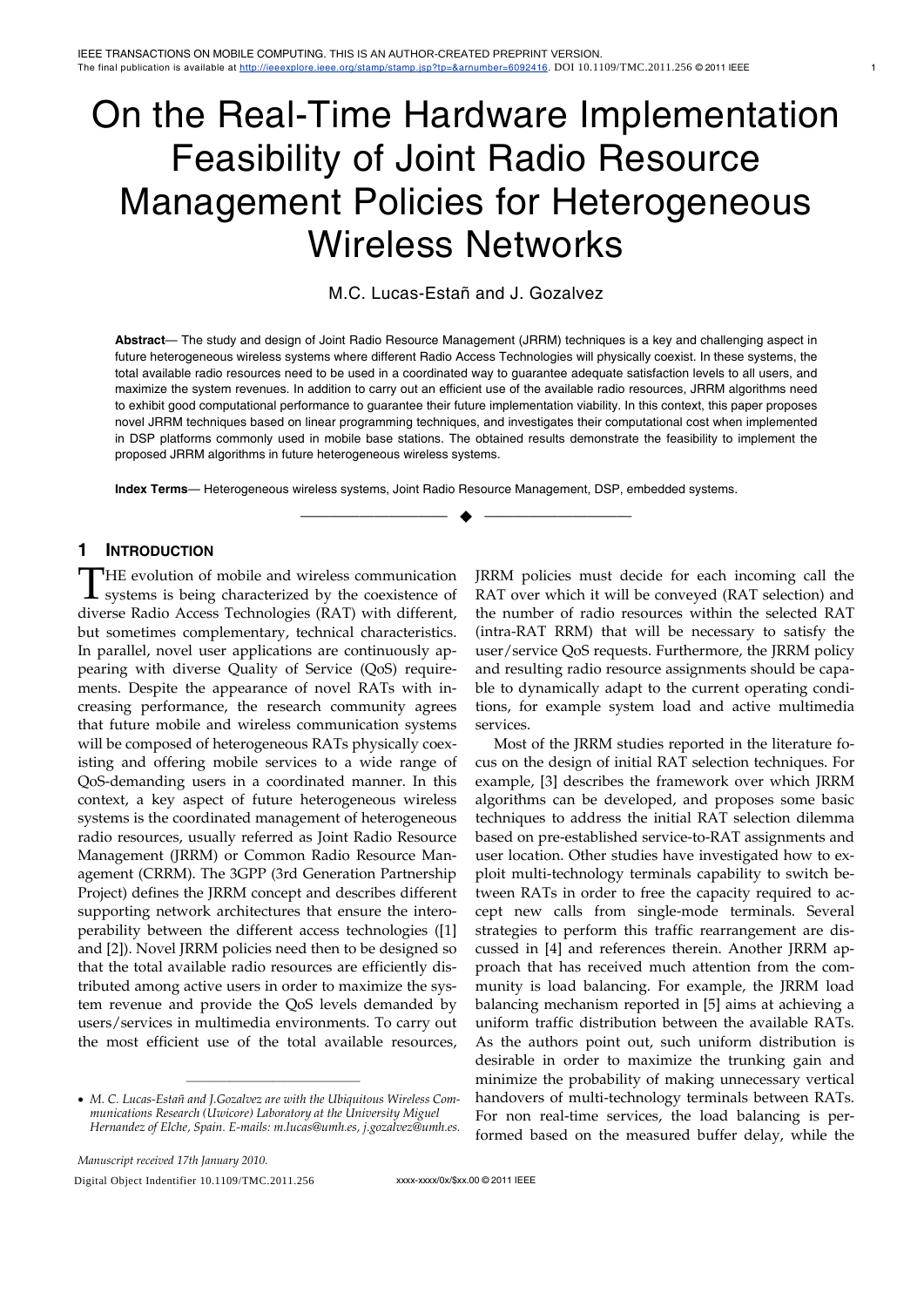authors propose a mechanism based on load thresholds for real-time services. In [6], a RAT selection algorithm that assigns the user to the most suitable RAT is proposed. The RAT suitability is based on the current RAT load and a pre-established load threshold, which are empirically calculated with the target to achieve the maximum throughput gain. Finally, it is worthwhile highlighting a RAT selection proposal based on the species competition model [7]. The proposal adapts some RAT parameters (price and support bandwidth) according to their current operating conditions in order to attract or dismiss users from accessing them.

Proposals to jointly address the RAT selection and intra-RAT RRM dilemmas have also been reported. For example, [8] presents a Joint Call Admission Control (JCAC) algorithm that combines the RAT selection and Call Admission Control (CAC) mechanisms in order to reduce the call blocking and dropping probabilities, and ensure a fair radio resource allocation. Another interesting JRRM algorithm based on neural networks and fuzzy logic has been proposed in [9]. This algorithm simultaneously determines the most appropriate RAT and bit rate allocation considering factors such as signal strength, resource availability, and mobile speed. While [9] determines the necessary bit rate at the assigned RAT, it does not tackle the problem of intra-RAT radio resources allocation. In this context, the work reported in [10] and [11] proposed novel JRRM policies that simultaneously assign to each user an adequate combination of RAT and number of radio resources within such RAT to guarantee the user/service QoS requirements. The proposed JRRM techniques are based on linear programming and optimization techniques.

Previous studies have focused on evaluating the QoS performance that can be achieved by novel JRRM techniques, but have not investigated their computational cost and implementation feasibility. The evaluation of the computational efficiency of new proposals is widely conducted in other research fields like audio and video realtime compression, where the time spent by the algorithm to process the data is crucial to provide a good performance to the end user. Although time requirements are not as demanding as for audio and video compression techniques, JRRM decisions in mobile networks should be made as quickly as possible in order to be able to efficiently adapt the use of the radio resources to the current operating conditions. Given that JRRM decisions are based on an increasing number of variables and data, the JRRM processing time is becoming an important factor to be considered when designing novel and advanced JRRM algorithms. In the mobile communications field, the majority of studies are based on computer simulations, and few of them evaluate the hardware implementation and computational cost of novel techniques. As an example, Yavuz and Leung [12] measured the CPU time of their proposed admission control method running on a computer, and compared it with that obtained with previous admission control algorithms. To the authors' knowledge,

there are currently no published studies of the hardware computational cost of JRRM policies, in particular of advanced JRRM policies jointly addressing the RAT selection and intra-RAT RRM dilemmas. In this context, this work presents the first hardware implementation of advanced JRRM policies to analyse their computational cost and the time they require to be executed on real hardware systems. By comparing their execution time to the time needed in current cellular networks to conduct a vertical handover or assign radio resources to new users, this study will provide valuable indications on the feasibility of implementing the proposed JRRM techniques in commercial networks. The result of this study is of relevance to the research community since it demonstrates the feasibility of implementing complex JRRM policies, and provides the first indications on their hardware computational performance. The study has been conducted using a Texas Instrument DSP commonly used in 3G base stations, and an open source linear programming solver. Although higher efficient commercial solvers are currently available, an open source solver has been used since access to its source code was needed for the JRRM implementation in the DSP platform. The computational cost of JRRM techniques using Texas Instrument DSP is first evaluated using the open source linear programming solver. The improvement that could be obtained with more efficient linear programming solvers is then estimated by means of computer simulations in order to have a more realistic JRRM computational cost estimation.

The rest of the paper is organized as follows. Next section presents the JRRM proposals that are analysed in this work, and evaluates their system and QoS performance. In Section 3, the hardware platform employed to investigate the computational cost of the proposed techniques is presented, and the linear programming tools employed to solve the JRRM dilemma are shortly described in Section 4. Section 5 presents the hardware computational cost of the JRRM policies, while Section 6 describes potential computational cost improvements.

## **2 JRRM PROPOSALS**

The implemented JRRM techniques, initially proposed in [10] and [11], are aimed at providing the highest possible homogeneous user satisfaction levels to all service types by exploiting the QoS/resource flexibility offered by different services present in a multimedia framework. For example, email users do not require the same number of radio resources than a video conferencing session to obtain the same user satisfaction levels. In this work, the user satisfaction is represented by utility values identifying the radio resources needed per service class to achieve certain user QoS satisfaction levels. To evaluate the efficiency of the implemented JRRM techniques, this work considers an heterogeneous wireless environment where the GPRS (General Packet Radio Service), EDGE (Enhanced Data rates for GSM Evolution) and HSDPA (High Speed Downlink Packet Access) RATs physically coexist.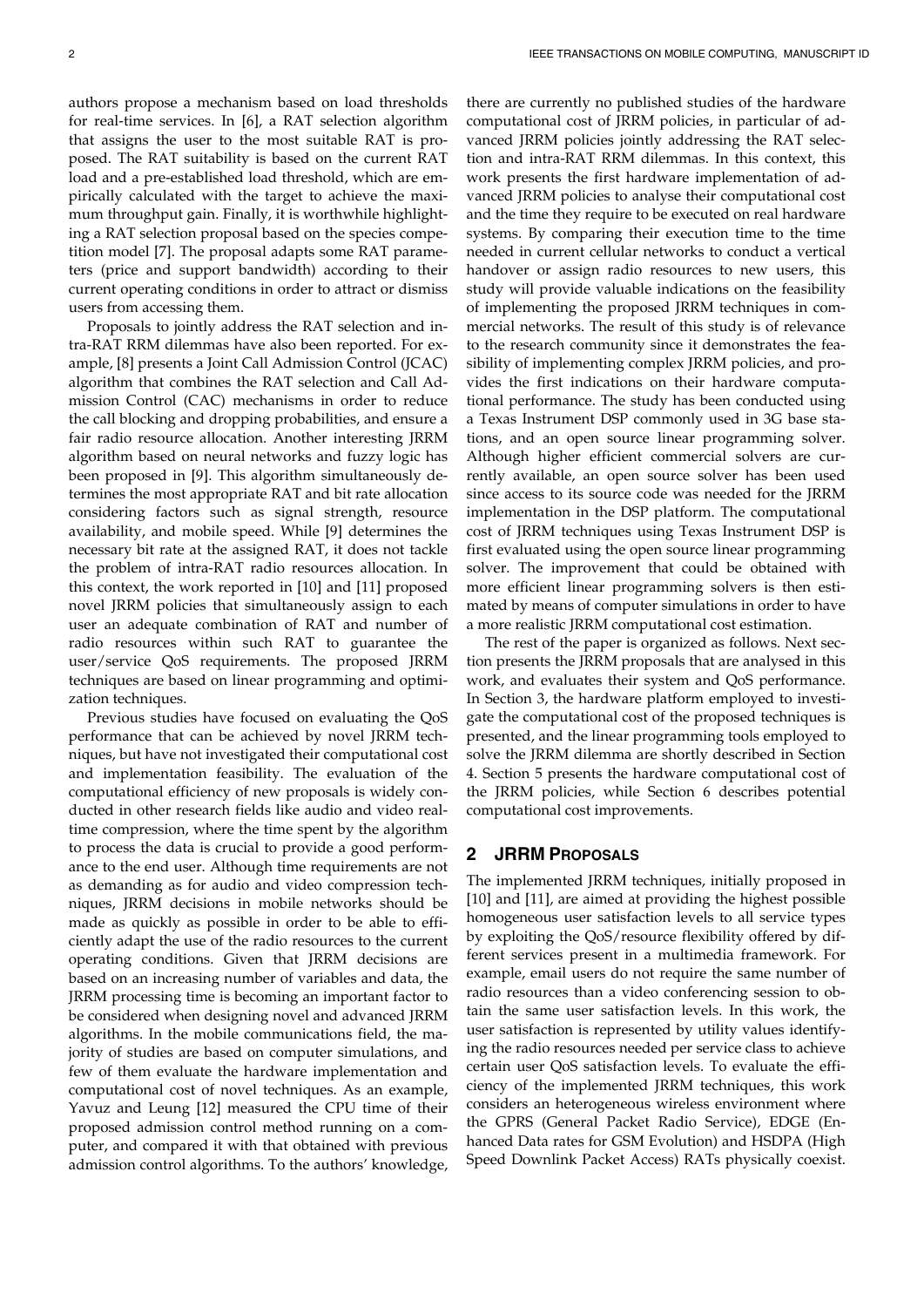The JRRM techniques have been implemented following the JRRM server approach discussed in the 3GPP standards ([1], [2]). This approach considers a centralized architecture that places the JRRM functionality in a node that collects information of all available RATs<sup>1</sup>. Since the JRRM techniques use utility functions to estimate the users' QoS demands, only updated information about each RAT's load must be transmitted to the JRRM server. Using this information, the implemented JRRM techniques manage the available radio resources to maximize the percentage of satisfied users. In particular, the JRRM policies have been designed to achieve optimum radio resource assignments following a user fairness approach: the proposed techniques aim at providing similar, and highest possible, utility levels for all service types, and only when the number of available radio resources is lower than the demand, will the implemented policy give priority to certain traffic classes. Both JRRM proposals are based on linear programming optimization techniques. To apply the linear programming mechanisms, the problem objective and constraints must be expressed as linear functions. Two different approaches have been proposed to achieve the sought problem objective. The optimal solution to both approaches is determined by the same system and service constraints.

#### **2.1 Traffic Class Utility Values**

Utility functions try to characterize the QoS satisfaction level experienced by a user based on the requested traffic service and the radio resources it has been assigned (combination of RAT and number of radio resources assigned within that RAT). This is a challenging task because user satisfaction is a subjective concept that heavily depends on user perceptions. The defined utility functions try to express the perceived user QoS as the link quality, and therefore data rate, varies. To establish the utility functions, the minimum, mean, and maximum QoS levels demanded by users are first defined per service class as illustrated in Fig. 1. This work considers a multimedia traffic scenario with email (background), web (interactive) and real-time H.263 video (with different mean bit rates) users.

For web and email services, utility values are expressed in terms of the user throughput. The minimum, mean and maximum QoS levels for web users have been defined as the throughput needed to satisfactorily transmit 90%, 95% and 97.5% of web pages in less than 4 seconds as established by the 3GPP TS 22.105 recommendations [13]. These high percentiles have been selected due the high transmission reliability requirements of non-real time data services. Web traffic is here modeled using the work reported in [14], whereas [15] has been used to model email traffic. The email model considers the transmission of emails with and without attachments,

which makes it difficult to successfully transmit emails with large attachments within the 4 seconds 3GPP recommendations. Consequently, the email QoS thresholds have been established based on the throughput required to satisfactorily transmit 65%, 75% and 80% of the emails (with or without attachments). Once the QoS satisfaction thresholds have been established for web and email services, the utility functions have been defined so that users perceive a null utility value if their minimum QoS demand is not satisfied. This condition avoids assigning radio resources to users that would experience very poor QoS levels. Web and email user satisfaction linearly grows with the experienced throughput between the minimum and maximum QoS thresholds. Utility values equal to one have been avoided for web and email transmissions to account for the transmission reliability requirements of these services, and the dependence of the achievable throughput levels on the experienced channel quality conditions.

For real-time video services, video frames are considered to be satisfactorily transmitted if they are transmitted before the next video frame is to be transmitted. Consequently, the utility functions for real-time video services have been defined based on the percentage of correctly transmitted video frames, and the real-time video utility functions are independent of the mean video bit rates. The real-time video QoS satisfaction thresholds have been established considering the H.263 traffic model described in [16] and the indications provided in [17]. The studies reported in [17] show that a 25%, or even higher, dropping rate does not have a catastrophic effect on the QoS perceived by H.263 video users, and that dropping rates as high as 5% can be overcome if appropriate transmission techniques are invoked. Based on these results, the minimum and mean QoS satisfaction levels correspond to guaranteeing that 75% and 95% of video frames are transmitted before the next video frame needs to be transmitted. The maximum utility value for real-time video users has been set equal to one, and is achieved when all video frames are transmitted before the next video frame is to be transmitted. Although the 5% difference between the mean and maximum QoS levels might look negligible, this 5% includes the H.263 I-frames. These frames include information of independently coded



Fig. 1. Utility functions per traffic service.

<sup>&</sup>lt;sup>1</sup> The implemented JRRM techniques could also operate under the 3GPP JRRM distributed architecture given the limited amount of information they require to be exchanged among different RATs (number of active users and their requested services).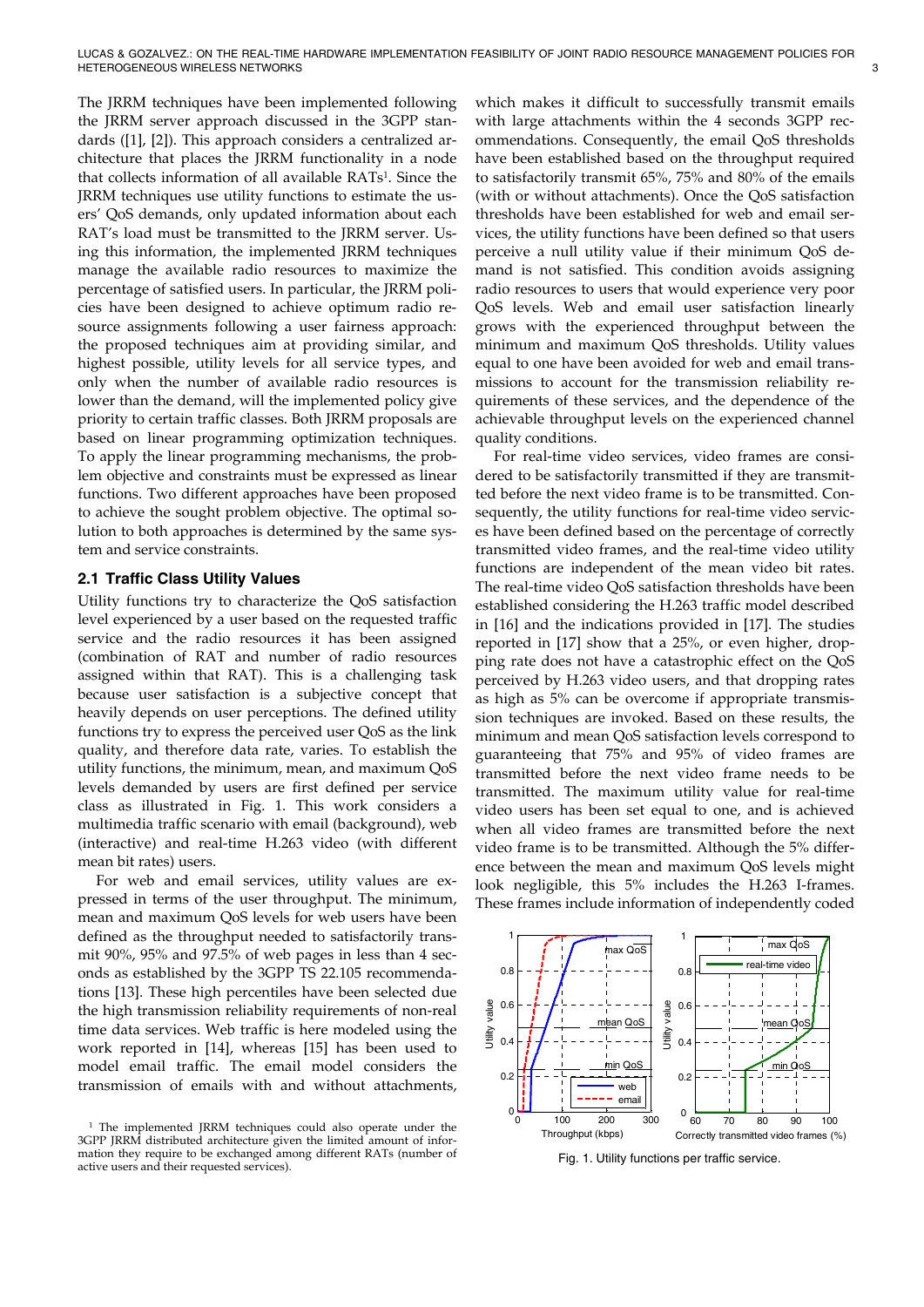images in a video sequence, and are also used to code/decode other images exploiting temporal redundancy. As a result, I-frames have a significant impact on the user perceived QoS level, and require high transmission rates due to their potential large size. Similarly to web and email users, real-time video users also perceive a null utility value below the minimum QoS threshold. Following the indications in [17] that highlight that an acceptable video quality requires a high percentage of correctly received video frames, the video utility increases slowly with the percentage of transmitted frames until the mean QoS level is achieved, and then rapidly until the maximum QoS level.

Once the utility functions are established, it is then necessary to relate the utility values with the different radio resource assignments. To establish this relation, the throughput achieved by each RAT and number of radio resources combination must be considered. However, it is difficult to estimate the throughput that could be achieved with a given number of radio resources given that the simulated radio access technologies implement link adaptation schemes. These schemes dynamically vary the used transmission mode (i.e., modulation and coding scheme) based on the experienced channel quality conditions. To account for these variations, and considering the difficulty to predict the achievable throughput in adaptive radio interfaces, the relation between the utility values and radio resource assignments has been established considering the data rate of the transmission modes providing a balance between high data rates and high error correction capabilities. In this context, average throughput values of 13.4 kbps and 22.4 kbps per timeslot (TS) have been selected for GPRS and EDGE, respectively, corresponding to the data rates of the coding scheme 2 (CS2) in GPRS, and the modulation and coding scheme 5 (MCS5) in EDGE [18]. In HSDPA, a high number of transmission modes are defined depending on the number of assigned codes. This work considers the transmission modes related to the 30 CQI (Channel Quality Indicator) values for User Equipment category 10 [19]. To achieve the sought balance between high data rate and high error correction capabilities, the selected transmission rate per number of assigned HSDPA codes corresponds to that achieved by the 'intermediate' transmission mode out of all possible modes for a given number of codes. Once the relation between throughput and radio resource assignment (combinations of RAT and number of radio resources) has been established, the utility values corresponding to each assignment can be obtained using the utility functions shown in Fig. 1.

For real-time H.263 video services, an additional step is necessary. A cumulative distribution function (CDF) of the throughput needed to transmit each video frame before the next video frame is to be transmitted is derived following the implemented H.263 video model [16]. Through these CDFs, the percentage of video frames reported in Fig. 1 can be related to the corresponding necessary throughputs for the various video bit rates considered in this work. Once the utility values are expressed as a function of the throughput, the utility values can be related to radio resources using the previously discussed relation between throughput and radio resources. Table 1 shows an example of the utility values obtained for the real-time 64 kbps H.263 video users with the different radio resource assignments; the utility values are listed according to the throughput provided by the corresponding RAT/radio resources combination. In this table, the assignments (RAT and number of radio resources) are denoted as xY, corresponding to x radio resources (timeslots or codes) from RAT Y (GPRS is represented as G, EDGE as E, and HSDPA as H). It is interesting to note that certain assignments cannot achieve utility values greater than zero.

TABLE 1 UTILITY VALUES FOR 64KBPSVIDEO USERS

| Res./ | Throughput | Utility | Res./ | Throughput | Utility |
|-------|------------|---------|-------|------------|---------|
| RAT   | (kbps)     | value   | RAT   | (kbps)     | value   |
| 1G    | 13.4       | 0.00    | 1H    | 116.5      | 0.38    |
| 1E    | 22.4       | 0.00    | 6E    | 134.4      | 0.44    |
| 2G    | 26.8       | 0.00    | 7E    | 156.8      | 0.93    |
| 3G    | 40.2       | 0.00    | 8E    | 179.2      | 0.98    |
| 2E    | 44.8       | 0.00    | 2H    | 396        | 1.00    |
| 4G    | 53.6       | 0.00    | 3H    | 741        | 1.00    |
| 5G    | 67         | 0.00    | 4H    | 1139.5     | 1.00    |
| 3E    | 67.2       | 0.00    | 5H    | 2332       | 1.00    |
| 6G    | 80.4       | 0.00    | 7H    | 4859.5     | 1.00    |
| 4E    | 89.6       | 0.29    | 8H    | 5709       | 1.00    |
| 7G    | 93.8       | 0.31    | 10H   | 7205.5     | 1.00    |
| 8G    | 107.2      | 0.35    | 12H   | 8618.5     | 1.00    |
| 5E    | 112        | 0.37    | 15H   | 11685      | 1.00    |

#### **2.2 JRRM Policy Maximizing the Utility Values Homogeneously Assigned to Users**

The first JRRM proposal seeks to maximize the multiplication of the utility values perceived by all the active users in the system, which results in the following objective function:

$$
\max \prod_{j=1}^{N} u_j \tag{1}
$$

which is equivalent to:

$$
\max \ln \prod_{j=1}^{N} u_j \tag{2}
$$

where  $u_j$  represents the utility value assigned to user  $j$ in a radio resources distribution round, and *N* corresponds to the total number of users in the cell. In scenarios where all users demand the same QoS and all radio resources offer equal QoS levels, (1) or (2) is satisfied when utility values are equally distributed among users [20]; the technique is thereby referred to as MAXIHU (MAXImum Homogeneous Utility values). On the other hand, it might not be possible to assign equal utility values to all users in multimedia scenarios with diverse and discrete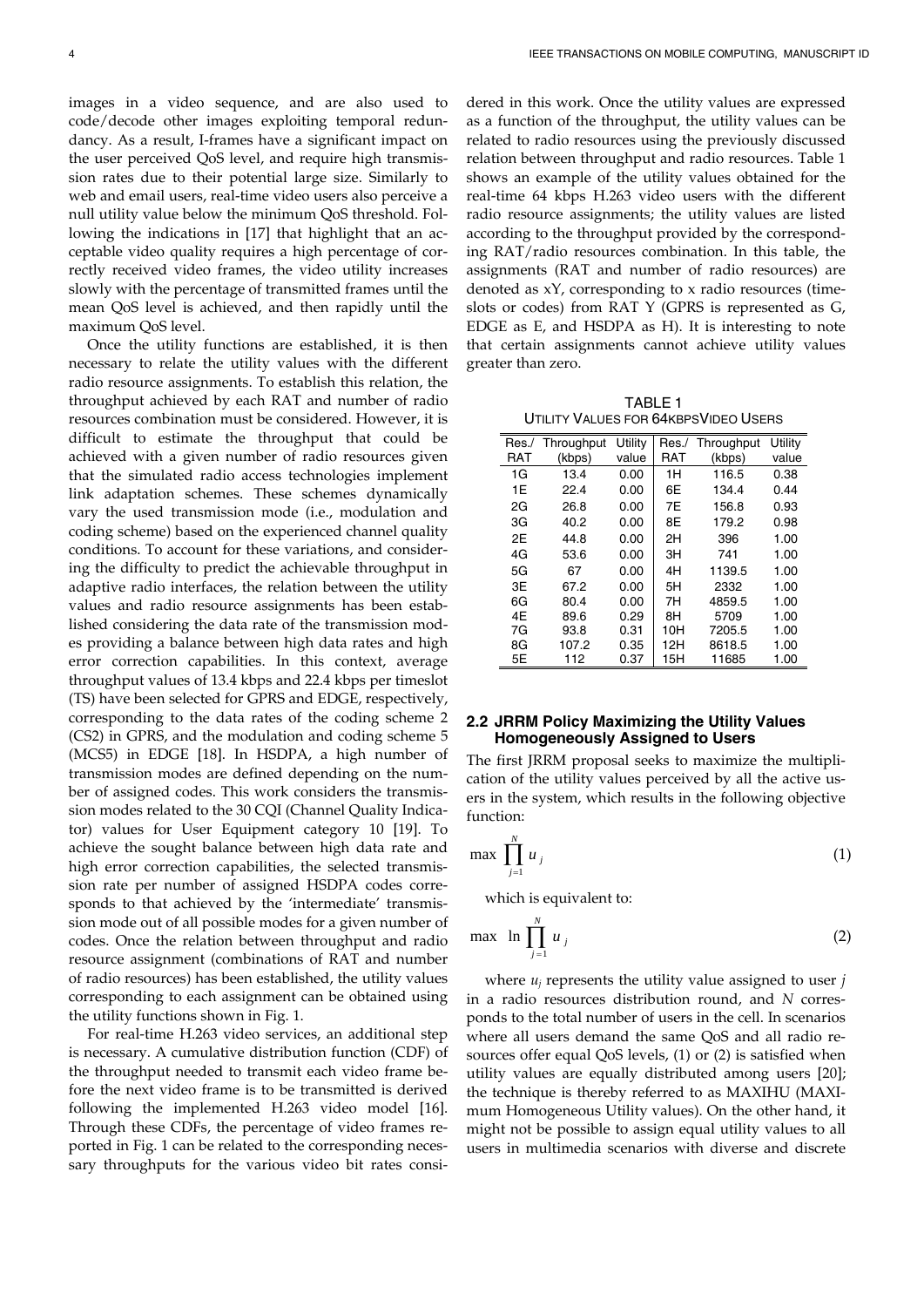radio resources. In this case, MAXIHU will try to maximize its objective function and homogeneously satisfy all users. MAXIHU's objective function can then be expressed as:

$$
\ln \prod_{j=1}^{N} u_j = \sum_{j=1}^{N} \ln u_j
$$
 (3)

with *uj* defined in (4):

$$
u_j = \sum_{r=1}^{3} \sum_{s=1}^{c^r} U_j(r,s) \cdot y_j^{r,s}
$$
 (4)

In (4),  $U_i(r,s)$  represents the utility value obtained by user *j* when assigned *s* radio resources (codes or timeslots) of RAT *r* (*r* is equal to 0, 1 or 2 for GPRS, EDGE and HSDPA respectively), and  $s \in [1,c^r]$  with  $c^r$  corresponding to the maximum number of radio resources available at each RAT.  $y_j^{r,s}$  is a binary variable equal to one if user *j* is assigned *s* radio resources of RAT *r*, and equal to 0 if not. The proposed JRRM policy focuses then on deciding for each user which  $y_j^{r,s}$  variable is equal to one, considering that only  $y_j^{r,s}$  variables achieving a utility value greater than zero are allowed. Given that only one  $y_j^{r,s}$  variable can be equal to one for each user, the following expression applies:

$$
\sum_{j=1}^{N} \ln u_j = \sum_{j=1}^{N} \ln \sum_{r=1}^{3} \sum_{s=1}^{c^r} U_j(r,s) \cdot y_j^{r,s} = \sum_{j=1}^{N} \sum_{r=1}^{3} \sum_{s=1}^{c^r} \ln \left( U_j(r,s) \cdot y_j^{r,s} \right) (5)
$$

To express the objective function as a lineal equation, all users must have a variable  $y_j^{r,s}$  equal to one. As a result, (5) becomes:

$$
\sum_{j=1}^{N} \sum_{r=1}^{3} \sum_{s=1}^{c^{r}} \ln(U_{j}(r,s) \cdot y_{j}^{r,s}) = \sum_{j=1}^{N} \sum_{r=1}^{3} \sum_{s=1}^{c^{r}} \ln(U_{j}(r,s)) \cdot y_{j}^{r,s}
$$
(6)

MAXIHU objective function can then be expressed as:

$$
\max \sum_{j=1}^{N} \sum_{r=1}^{3} \sum_{s=1}^{c^{r}} \ln(U_{j}(r,s)) \cdot y_{j}^{r,s}
$$
 (7)

#### **2.3 JRRM Policy Maximizing the Minimum Utility Value Perceived by a User**

The second approach seeks to maximize the lowest utility value assigned to a user in a radio resources distribution round. This policy increases the minimum QoS that can be perceived by any user in the system, and is thereby referred to as MAXILOU (MAXImise Lowest Utility). MAXILOU's objective function can then expressed as:

$$
\max \quad \min_{j \in \{1, \ldots, N\}} u_j \tag{8}
$$

where  $u_i$  is defined in (4). In order to apply linear programming techniques to solve the established problem, (8) must be expressed as a linear equation. To this aim, a new real variable denoted *z*, and equal to the smallest utility value assigned to a user, has been defined, which results in the following objective function:

$$
\max z, \quad \text{with} \quad z \le u_j \quad \forall j \in \{1, ..., N\} \tag{9}
$$

#### **2.4 JRRM Constraints**

Once the JRRM objective functions have been defined, the problem statement must be completed with the system and service constraints. The first system constraint is conditioned by the limited number of available radio resources in the system (10). When such limitation prevents the possibility to grant all users their minimum QoS demand, none of the two JRRM proposals would result in a satisfactory solution. In fact, MAXIHU's objective function does not even consider this possibility (see Section 2.2). In the case of MAXILOU, its objective function is equal to the null value when there are not enough resources to satisfy the minimum QoS demand to all active users. In that case, whatever radio resource distribution with at least one user perceiving the zero utility value is an optimum solution to the linear programming problem. To avoid this situation, the system constraint (11) imposes that one  $y_j^{r,s}$  variable must be equal to one for each active user. Since (11) would be unfeasible if there are not enough resources to satisfy the minimum QoS level to all active users, some users should be eliminated from the radio resources distribution process.

$$
\sum_{j=1}^{N} \sum_{s=1}^{c^r} s^r \cdot y_j^{r,s} \le c_r, \forall r \in \{1,2,3\}
$$
 (10)

$$
\sum_{r=1}^{3} \sum_{s=1}^{c^r} y_j^{r,s} = 1, \forall j \in \{1, ..., N\}
$$
 (11)

MAXILOU and MAXIHU base their resource distribution decisions on the load conditions and the different users/services QoS requirements. As a result, this work applies the JRRM mechanisms whenever a transmission ends or a user requests resources for a new transmission. In this case, only active video users that were assigned resources in the previous JRRM distribution round can maintain the minimum number of their assigned resources (*smin,j* radio resources from RAT *rmin,j*) that guarantees their minimum QoS demand. These video users have then to compete with the rest of users for other radio resource assignments further improving their QoS satisfaction. This condition can be expressed as follows:

$$
\sum_{r=1}^{3} \sum_{s=1}^{c^{r}} U_j(r,s) \cdot y_j^{r,s} \ge U_j(r_{\min,j}, s_{\min,j}) \quad \forall j \in \{1, ..., N \mid t_j = 3\}
$$
 (12)

where  $t_i$  represents the traffic type demanded by user  $j$  $(t<sub>i</sub>$  is equal to 1, 2 or 3 for email, web and real-time video services respectively).

In scenarios where it is not possible to achieve equal utility values for all active users due to the scarcity of available radio resources, users are served based on the following service priority: real-time H.263 video (higher priority), web, and email. Among real-time video users, those with higher mean video bit rates are served first. The user priority criterion is represented by  $\succeq (k \succ j)$  in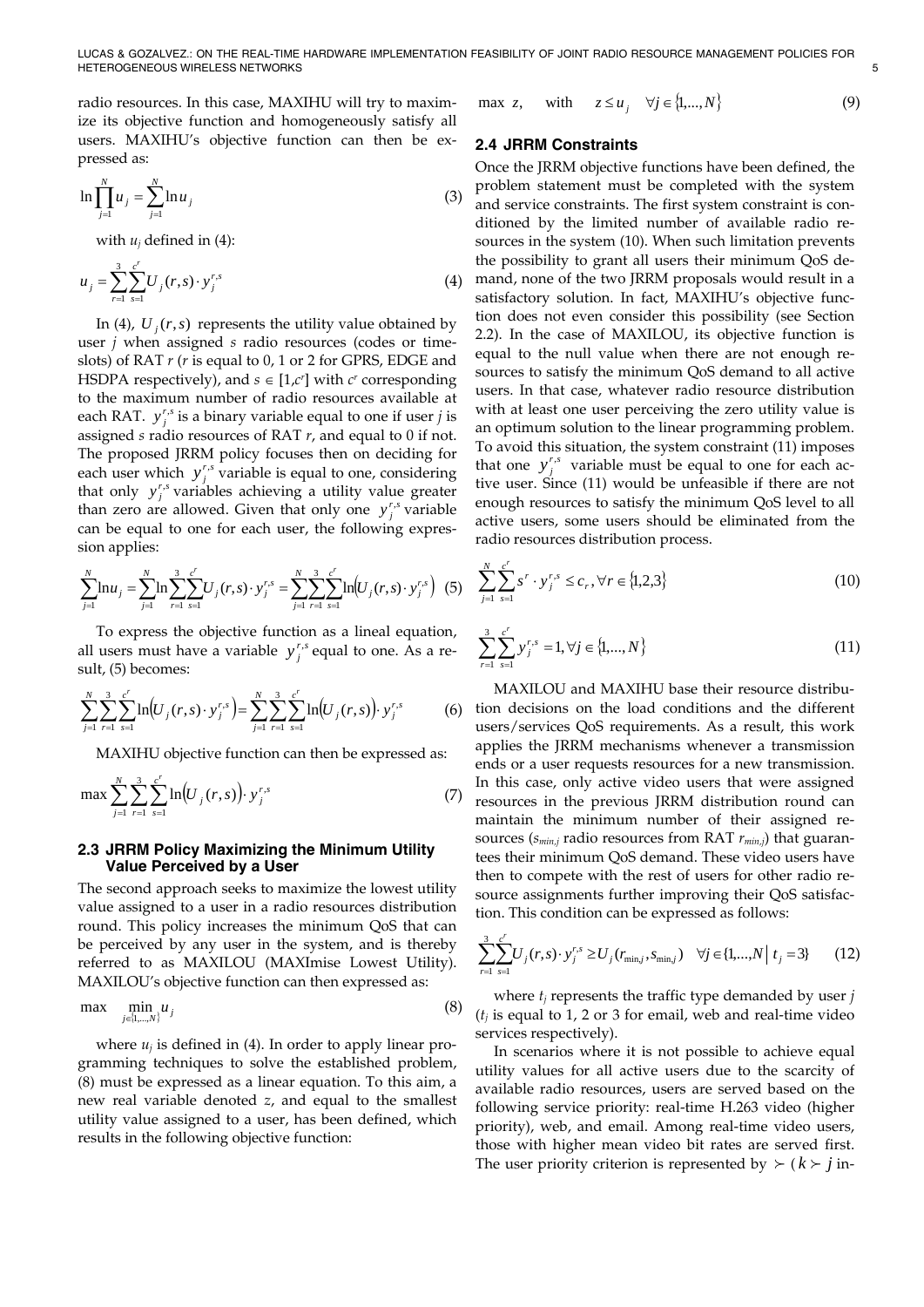dicates that user *k* is higher priority than user *j*). When the service prioritization criterion is applied between two video users characterized by different mean video bit rates, the lowest priority user (*m*) could also have obtained radio resources in the previous JRRM distribution round. In this case, the condition established in (12) comes first, and user *m* will maintain the *smin,j* radio resources from RAT  $r_{min,j}$  needed to guarantee its minimum QoS level. When such minimum level is achieved, the lowest priority user will not be assigned additional resources until the highest priority user (*k*) surpasses its utility value  $(U_i(r_{\min,i}, s_{\min,i}))$ . This constraint is expressed as:

$$
\sum_{r_a} \sum_{s_a} U_j(r_{\min,j}, s_{\min,j}) \cdot y_k^{r,s} + \sum_{r_b} \sum_{s_b} U_k(r, s) \cdot y_k^{r,s}
$$
  

$$
\geq \sum_{r=1}^3 \sum_{s=1}^{c^r} U_j(r, s) \cdot y_j^{r,s} \qquad (13)
$$
  
if  $k > j$ ,  $\forall k, j \in \{1, ..., N\}$  and  $k \neq j$ 

where  $(r_a, s_a)$  represents the subset of the total possible RAT/resource assignments (*r*,*s*) that verify  $U_k(r, s) < U_j(r_{\min,j}, s_{\min,j})$ , and  $(r_b, s_b)$  the subset of the total possible RAT/resource assignments that verify  $U_k(r, s) \ge U_j(r_{\min, i}, s_{\min, i})$ . Following (13), if active users cannot obtain their minimum QoS demand (it is not possible to satisfy (10) and (11)) and the linear objective function does not have a solution, users with the lowest priority will be eliminated from the JRRM distribution round until the present users and their respective demands allow for a linear programming JRRM solution.

### **2.5 JRRM System Performance**

The performance of MAXILOU and MAXIHU has been evaluated in a simulation platform that emulates the distribution of GPRS, EDGE and HSDPA radio resources among real-time H.263 video, email and web users. It has been simulated one frequency carrier per RAT, i.e. eight timeslots for GPRS and EDGE, and 14 HSDPA codes. In

terms of service distribution, email, web and real-time video transmissions represent each a third of the new service requests; new video service requests are equally distributed among 64, 256 and 512kbps video bit rates. All three RATs are assumed to provide the same radio coverage. Fig. 2 depicts the utility values per service class achieved by each JRRM proposal considering 10 and 20 users per cell respectively. The figure shows the percentage of users per service class that achieve the utility values corresponding to the minimum, mean and maximum QoS levels shown in Fig. 1. The simulated scenarios result in a traffic load higher than the load that could be served with the simulated radio resources. In this context, it is not possible for the simulated scenarios that all service classes achieve maximum QoS levels. However, the obtained results show that both JRRM proposals satisfy their various objectives:

- The majority of services achieve their minimum QoS level, and only when such level is guaranteed, resources are additionally assigned to higher priority users.
- The number of served users is the maximum possible satisfying the system and service constraints.
- The service priorities criterion defined in (13) is correctly applied under radio resources shortage conditions.

It is also important to highlight that MAXILOU and MAXIHU assign the same utility value to the user that perceived the lowest utility value at each radio resources distribution round, which means that both proposals achieve the maximum possible utility value for that user. However, a higher percentage of users perceive higher QoS levels when MAXIHU is applied as a result of the different objectives functions. The implementation of MAXILOU guarantees that the highest possible minimum utility value assigned to any user is reached. However, when this objective is fulfilled, the other users with higher utility values stop competing for additional radio resources that could further improve their QoS satisfaction



Fig. 2. Achieved utility values per service class.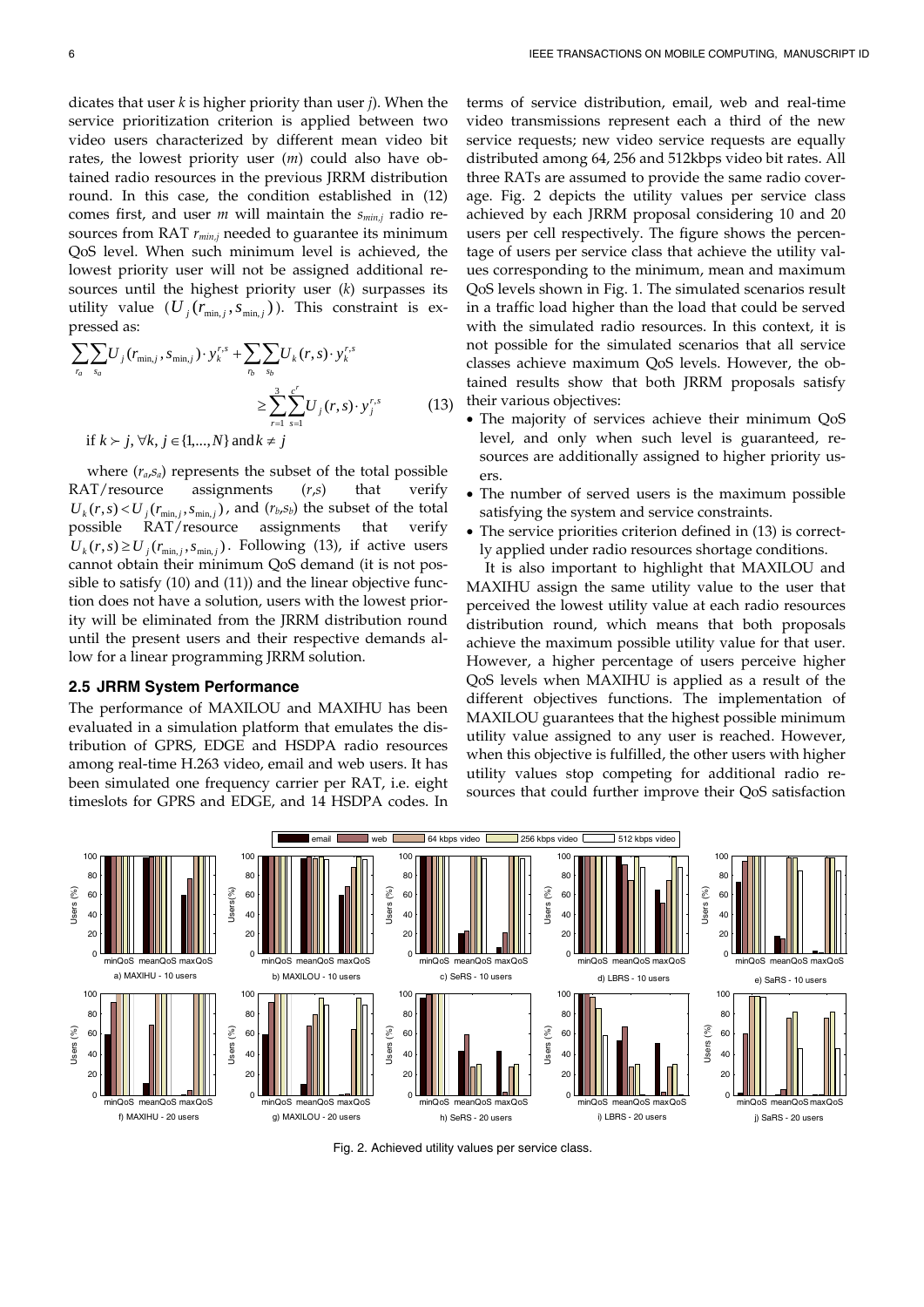level. This is the case because when the minimum utility value assigned to any user is maximized, MAXILOU terminates its JRRM radio resources distribution round. On the other hand, if MAXIHU is applied, the remaining users still compete for additional resources to improve their perceived utility value since the objective function increases as the users' utility values increase. This situation is also highlighted when analyzing the percentage of JRRM distributions over which radio resources are left unassigned. While MAXILOU left unassigned radio resources in 81% and 42% of the JRRM distribution rounds in the 10 and 20 users per cell scenarios respectively, these percentages decrease to only 39% and 11% for MAXIHU. These results clearly highlight MAXIHU's more efficient use of the available radio resources.

An important characteristic of heterogeneous wireless systems is the possibility to conduct vertical handovers (VHO) between RATs. Although such handovers can increase the QoS, they also incur in an additional delay and overhead that must be carefully controlled, in particular for delay sensitive real-time services. The time required to execute vertical handovers has been measured in real mobile networks, and the obtained VHO delays for voice calls are shown in Table 2 (the VHO is conducted from UMTS to GSM). To perform the measurements, the Nokia 6720c handset supporting GSM/GPRS/EDGE and UMTS/HSDPA has been used. The engineering mode terminal incorporates the Nemo Handy application, which provides the terminal with a powerful radio monitoring capability. Nemo Handy provides extensive network parameters and exchanged signaling messages captured over voice calls and data transfers. The logged measured data has been processed using the Nemo Outdoor software tool. As shown in Table 2, the vertical handover procedure currently implemented in mobile networks only resulted in an average delay of 157 ms, which is tolerable for voice services. The vertical handover procedure for data services was also evaluated. In this case, it is important to note that although a packet switched (PS) vertical handover procedure is already defined in the 3GPP specifications [21], the measured mobile network didn't implement it since it was based on 3GPP Release 5. Instead, it used a cell reselection procedure to switch RATs for active PS users, which increased the inter-RAT change delay to a few seconds. Such increase will be avoided when the defined 3GPP PS vertical handover procedure (3GPP Release 6) is implemented in mobile networks; in fact, the 3GPP standards indicate in [22] that a PS vertical handover from GSM to UMTS/HSDPA cells must be executed in less than 220 and 190 ms for FDD and TDD cells respectively (assuming good radio conditions [22]).

Despite the short measured VHO delays, vertical handovers must be controlled, in particular for real-time services with tight delay requirements. To this aim, the MAXIHU and MAXILOU proposals guarantee that in each distribution round, active real-time video users will maintain at least their minimum QoS level using resources from the RAT they were previously assigned (12). These users will only change RATs if they can obtain higher QoS levels using resources available from other RATs. This approach has been adopted to achieve a balance between QoS and cost of VHOs. For non real-time services, vertical handovers are permitted without any restrictions due to their higher tolerance to delays. Fig. 3 shows the percentage of transmissions that ended up with and without switching RATs for real-time services. This figure confirms that the two JRRM proposals limit the number of vertical handovers for real-time services. For non-real time services, the percentage of sessions that didn't experience a VHO is reduced to 53% and 24% with MAXIHU, and to 51% and 24% with MAXILOU when considering 10 and 20 active users per cell respectively. The increase in the number of VHOs for non-real time users as the load increases is justified by the QoS benefits that such VHOs produce (Fig. 2).

Finally, the performance of MAXIHU and MAXILOU is compared to some well established JRRM techniques reported in the literature:

- Service based RAT selection, SeRS [3]. This technique is based on pre-established service-to-RAT assignments. For each service, a prioritized list of RATs is maintained. When a new user requests access to the system, the system tries to allocate the user to the first RAT from its list with available capacity.
- Load balancing based RAT selection, LBRS [23]. The LBRS technique assigns each user requesting access to the system to the RAT having the lowest load. The load metric is calculated as the ratio of utilized capacity to the total available capacity in each RAT.
- Satisfaction based RAT selection, SaRS [24]. Each time a new user requests access to the system, this technique evaluates the number of satisfied users in each RAT, and assigns the new user to the RAT with a higher percentage of satisfied users.

The QoS levels obtained by each of the reference tech-

TABLE 2 TIME TO EXECUTE A VHO FOR VOICE CALLS

Average 157 ms Minimum 58 ms Maximum 274 ms



Fig. 3. Percentage of real-time video transmissions that ended up with/without switching RATs.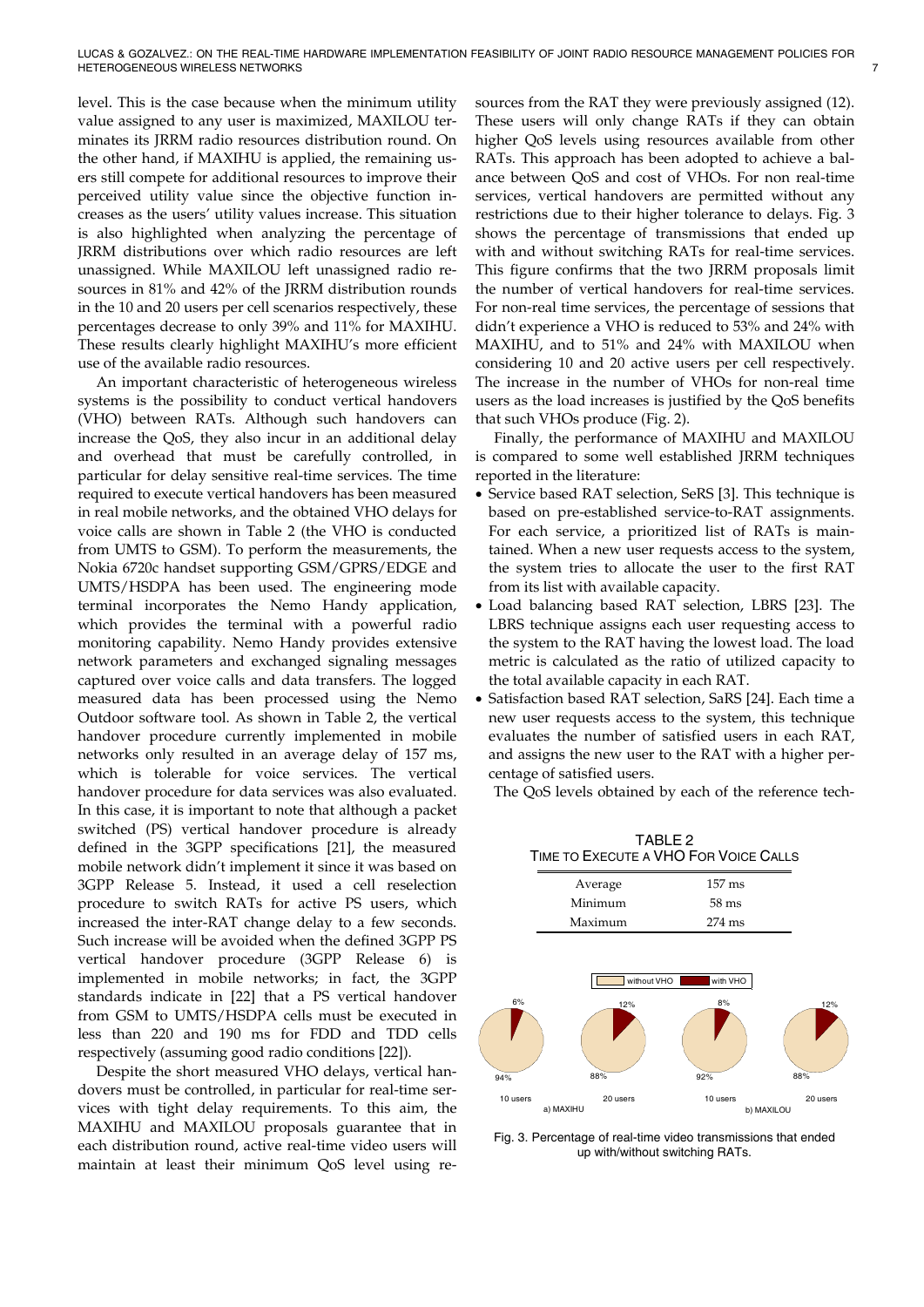niques are also depicted in Fig. 2. The results clearly show that MAXIHU and MAXILOU outperform the three reference techniques in the simulated scenarios. Only in the scenario with 20 users per cell, LBRS and SeRS achieve higher QoS levels for the lowest priority users, but this is done at the expense of significantly degrading the QoS performance for the rest of services. This is due to an inefficient LBRS and SeRS resources distribution that resulted in low priority or background users being assigned resources with transmission capabilities exceeding their QoS demands. As a result, these services achieve higher QoS satisfaction levels than real-time video users. These results highlight MAXIHU and MAXILOU's high QoS performance, as well as their capacity to adapt and satisfy the established system conditions and QoS objectives under varying operating conditions. Although the reference techniques have a lower computational cost, the next section will demonstrate the implementation feasibility of the JRRM proposals based on linear programming and optimization techniques. In this context, and taking into account the QoS limitations of the reference techniques, the JRRM proposals are characterised by a favourable performance versus computational cost trade-off.

## **3 HARDWARE PLATFORM**

Cellular base stations must continuously handle increasing capacities, process higher data rates, and support multimedia standards, while at the same time there is an increasing demand for reduced size, cost and power consumption of communications equipment. In this context, the evolution of cellular technologies is highly dependent on the evolution and adoption of high performance DSPs. The TMS320C6000TM DSP architecture of Texas Instruments is capable of scaling to speeds faster than 1 GHz, and achieves around 9000 MIPS for single-core devices [25]. The TMS320C6455 DSP is one of the highestperformance fixed-point DSP in the TMS320C6000TM DSP platform, and it is the one used in this work to estimate the computational performance of the proposed JRRM algorithms. It performs at up to 9600 MIPS at a 1200 MHz clock rate, and works with a 32 bit word enabling a high accuracy in arithmetic operations [26]. The TMS320C6455 DSP core employs eight functional units to achieve maximum parallelism in processing 3G algorithms, each of them capable of executing one instruction every clock cycle [26].

The computational performance of the proposed JRRM techniques has been evaluated using the Code Composer Studio (CCStudio) software [27]. This software is the integrated development environment for Texas Instrument's (TI) DSPs, and includes compilers for each of TI's device families. This software also incorporates a tool that enables the real-time simulation of most of TI's DSPs, including the TMS320C6455. The CCStudio also includes source code editor, project build environment, debugger and profiler features. These tools enable users to produce an efficient code for their applications employing C or

C++ programming language. In the debug session, the C/C++ code or the corresponding machine code can be shown and also the value of memory positions, registers, or variables can be monitored. Furthermore, CCStudio's interactive profiler provides some program performance analysis parameters, such as the number of elapsed clock cycles, which enable measuring the computational cost of the application that is being executed.

# **4 LINEAR PROGRAMMING RESOLUTION**

## **4.1 Linear Programming Mechanisms**

The problem statement, system and service constraints have been mathematically defined in Section 2. The problem objective has been expressed by a linear objective function with binary integer unknown variables  $y_j^{r,s}$ , and also a real variable *z* in the case of MAXILOU. In operations research, the type of problems that only consider binary integer variables is referred to as Binary Integer Programming (BIP), while those also considering some real variables are referred to as Mixed Integer Programming (MIP) [28]; BIP problems are a particular case of MIP problems and the same methods are employed to solve them. Different approaches can be used to solve MIP problems. One of the most popular approaches due to its performance and computational properties is the Branch and Bound (B&B) method [28]. This technique solves an ordered sequence of reduced linear programming problems until an optimum solution is achieved. The sequence of problems is obtained by reducing the possible set of values for every integer variable. Each reduced problem is referred to as a node since the B&B resolution method is usually represented by a tree topology. When a binary variable is considered, two reduced problems can be derived by fixing the variable value to zero or one. To solve these reduced problems, the integer condition of the unknown variables is relaxed, and real values are allowed. The simplex method is then applied to the resulting linear programming problems [28]. The simplex method is regularly employed in linear programming problems with a large number of variables that require computationally efficient solutions. The simplex method is an algebraic procedure that makes use of the fact that the linear functions expressing the system and user constraints present in the problem statement reduce the range of possible solutions to a limited spatial region. It has been demonstrated that the solution that optimizes the objective function is placed in a vertex of this region [28]. Therefore, the simplex method moves from one vertex to another one improving the objective function value until no better solution can be obtained. In this context, an iteration of the simplex method is made for each evaluated vertex.

Since the Branch and Bound method was proposed, more efficient and faster methods have been developed to solve MIP problems. For example, the Branch and Cut method [28] incorporates the use of cutting planes to the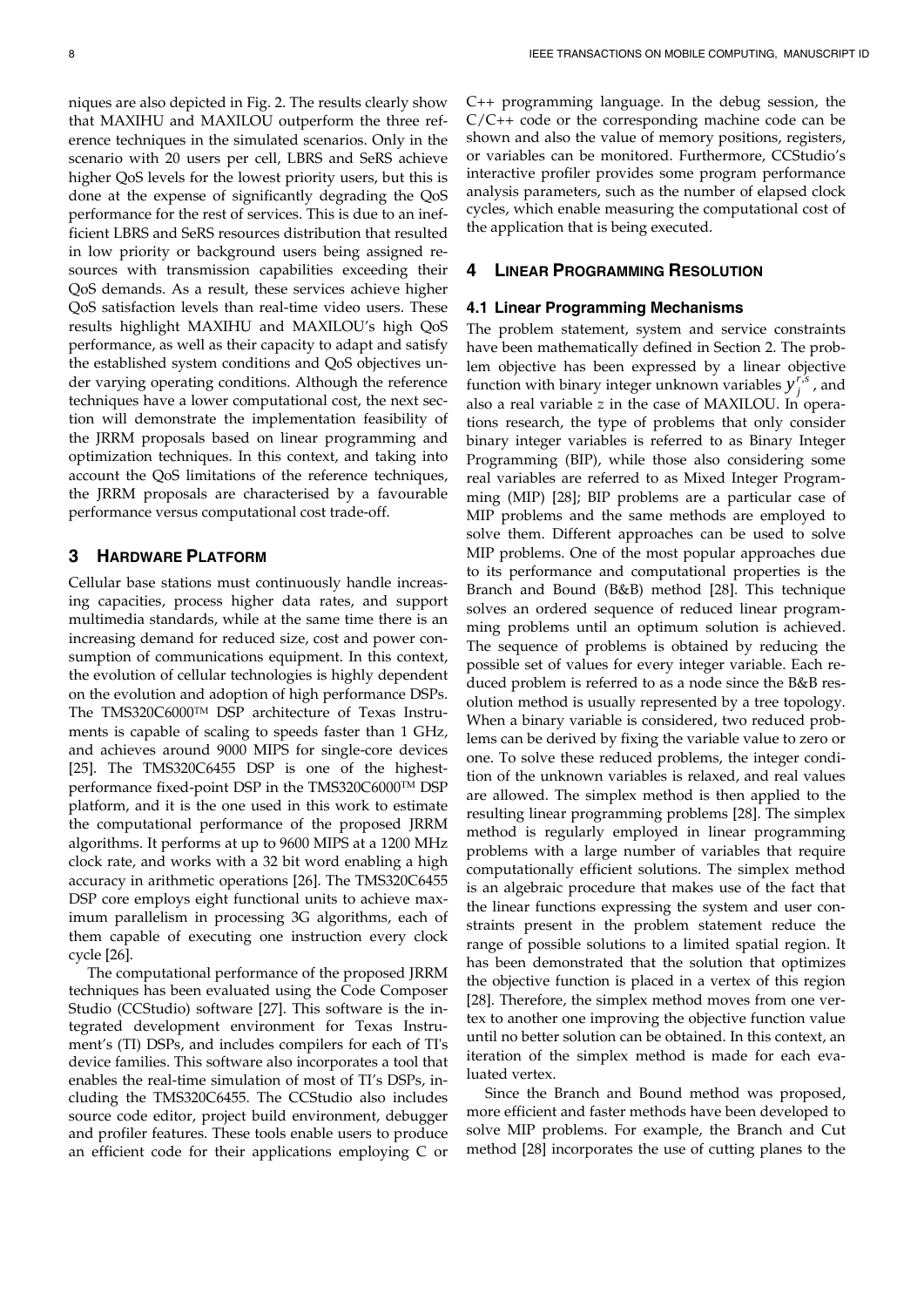B&B method. Cutting planes are new functional constraints that reduce the feasible solutions region of the relaxed linear programming problem without eliminating feasible solutions to the original MIP problem. The Branch and Cut method has therefore been employed in this work to solve the MIP problems.

#### **4.2 Linear Programming Solvers**

To solve the linear programming problems associated to the radio resources distribution dilemma investigated in this work, two different linear programming software applications have been considered: a state-of-the-art commercial solver called CPLEX [29], and LP\_SOLVE, a commonly-used open source solver [30]. Both linear programming solvers implement the required mechanisms to solve the MIP problems discussed in the previous section. CPLEX is a powerful software that incorporates the fastest and most efficient fundamental algorithms to solve mathematic optimization problems with high computational requirements. Regarding MIP resolution mechanisms, CPLEX employs state-of-the-art algorithms and techniques as well as proprietary solutions to solve difficult MIP problems. Despite its high performance, CPLEX is a commercial solver and it is then not possible to access its source code, which is required to evaluate its computational performance in the DSP emulator software. In this context, LP\_SOLVE, which is an open source solver, has also been considered in this work given that its JRRM computational performance can be studied with the CCStudio software. LP\_SOLVE is released under the LGPL (the GNU lesser general public license) license, and many people have contributed to its development.

Several studies have previously evaluated the performance of both solvers. For example, Brglez and Osborne [31] showed that a solver's computational performance depends on the problem statement format, for example on the order at which variables and constraints are expressed in the instance of the problem. According to [31], very different computational performance results can be achieved with several instances of the same problem on the same platform and with the same version of the solver. Consequently, a high number of problems should be solved and statistical data should be provided. The time spent by CPLEX and LP\_SOLVE to obtain the optimal solution for linear programming problems has been compared in [32]. This work showed that CPLEX is 100 times faster than LP\_SOLVE executing the simplex method to solve the selected problems. The performance of both solvers addressing MIP problems has also been measured in [33] and [34]. These studies provide the CPU and user solution times respectively for a wide variety of problems, demonstrating the higher execution time efficiency of the CPLEX solver. The results depicted in [34] show that only in less than 0.03% of the considered problems, the elapsed time is similar for both solvers. For the remaining problems, CPLEX outperforms the results obtained by LP\_SOLVE, and while CPLEX solves a high number of problems in less than 1 minute, LP\_SOLVE

does not even achieve the optimum solution for those problems when a time limit of 2 hours is considered. Despite the higher CPLEX efficiency, it can not be implemented in the DSP emulator application due to its commercial nature. As a result, LP\_SOLVE is the linear programming solver used in the CCStudio DSP software simulator to solve the JRRM problems.

# **5 COMPUTATIONAL PERFORMANCE ANALYSIS**

To evaluate the applicability of the proposed JRRM algorithms in real systems, this work has implemented them in the TMS320C6455 DSP using the DSP simulator CCStudio (Section 3). The profiling tool of the DSP simulator provides the number of elapsed clock cycles for each function in the program. The time required to solve a JRRM problem can then be calculated dividing the number of elapsed clock cycles by the frequency of the internal clock (1200 MHz for the TMS320C6455 [26]). As previously discussed, the linear programming software used in the DSP simulator to solve the MIP JRRM problems is the LP\_SOLVE 5.5 solver (Section 4).

Fig. 4 depicts the computational time required by MAXIHU and MAXILOU to find a JRRM distribution solution when implemented in the TMS320C6455 using LP\_SOLVE. The results correspond to a scenario where email, web and real-time video transmissions represent each a third of the new service requests, and new realtime video service requests are equally distributed among 16, 64 and 128kbps video bit rates. Given that no time threshold has been currently defined in the community to determine whether a JRRM algorithm is feasible or not feasible, this work considers as valuable benchmarks the time needed in current mobile networks to assign radio resources to a new user or conduct a vertical handover. In this context, it is important to highlight that active users do not stop or pause their transmissions while the JRRM algorithm is being executed since the algorithm is based on utility functions previously derived in an offline process. Since the JRRM techniques are executed each time a user requests access to the system or ends its transmission, the JRRM execution time would only have an effect on new users. Field measurements have been conducted to measure the time needed to assign radio resources to a new user or conduct a vertical handover. The conducted measurements have shown that 3 to 6 seconds are needed to assign radio resources to a new user (validating the indications reported in [35]), while vertical handovers require an average of 157ms for voice transmissions (Table 2)<sup>2</sup>. Taking into account these measurements, JRRM execution times of some hundreds milliseconds can be considered reasonable times to validate the possible implementation of the proposed JRRM policies in mobile networks.

Based on the previous reasoning, the results depicted

<sup>2</sup> The average time needed to conduct a vertical handover increased to 6.7 seconds for data transmissions in current networks.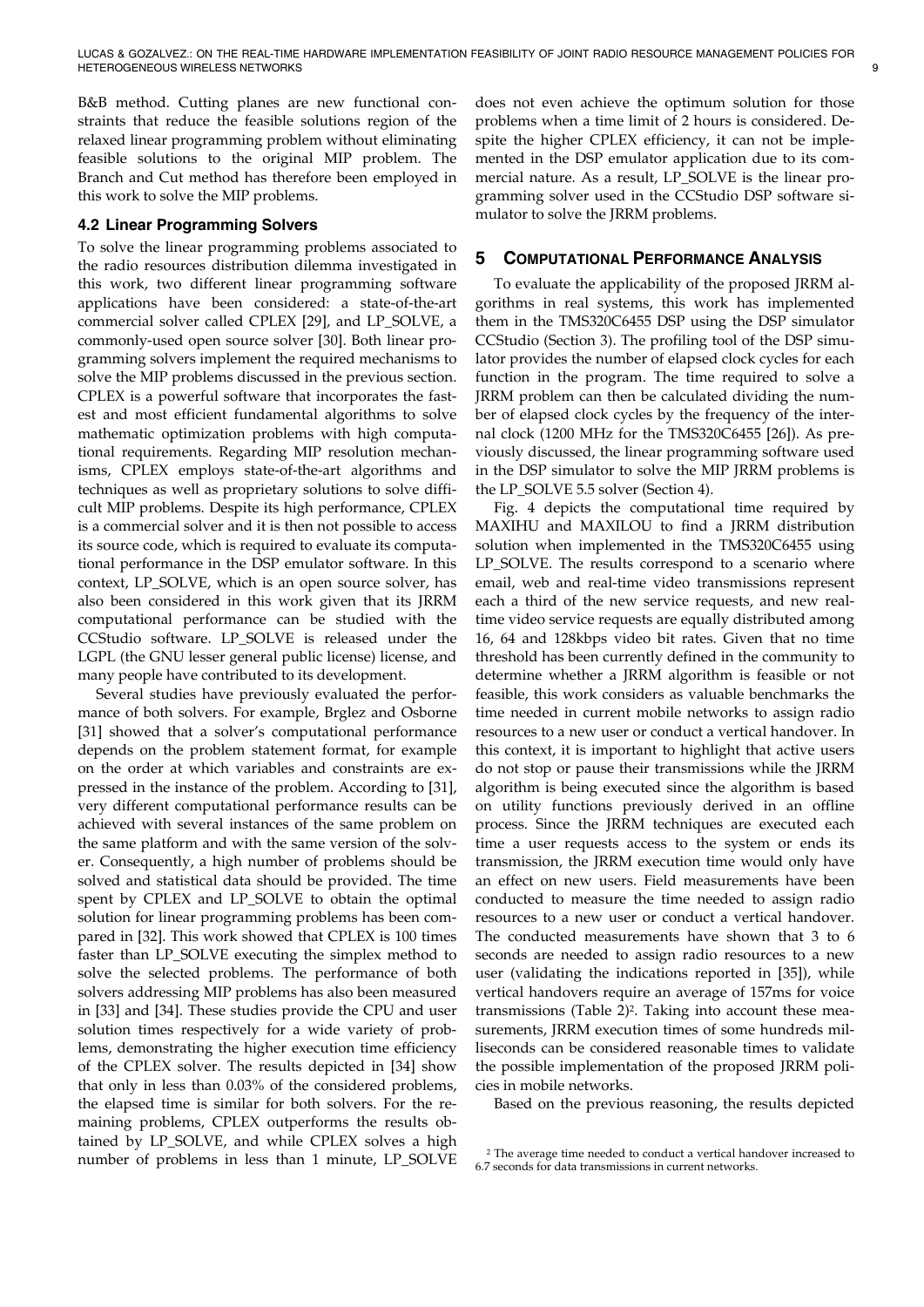

Fig. 4. MAXIHU and MAXILOU real-time computational performance (in seconds): TMS320C6455 and LP\_SOLVE.

in Fig. 4 show that MAXILOU is capable to find an optimum JRRM solution when 5 users actively request resources in reasonable times: the average time needed to find a JRRM distribution solution is equal to 0.21s, whereas 95% of the JRRM problems were solved in less than 0.26s. Similarly to MAXILOU, the time needed by MAX-IHU to find an optimum JRRM solution using LP\_SOLVE seems only viable for scenarios with 5 users (the average time is equal to 0.09s, whereas 95% of the JRRM problems were solved in less than 0.11s). The performance for both techniques degrades as the user load increases, although MAXILOU required in average lower execution times than MAXIHU for higher loads. The inefficiency of some LP\_SOLVE algorithms prevented analysing the MAXIHU execution times in the DSP platform for scenarios with 15 and 20 users per cell (DSP runs out of memory). To analyse these scenarios, simulations have been conducted using a PC with a 2.6GHz AMD Opteron processor, 1MB of cache and 3GB of RAM. The results depicted in Table 3 show that the CPU time needed by MAXIHU to find optimum JRRM distribution solutions is higher than required by MAXILOU, and significantly increases for loads above 10 users per cell. The degraded MAXIHU computational performance is due to the fact that the simplex and Branch and Cut implementations in LP\_SOLVE are not adequate to solve the MAXIHU MIP problems when a high number of users simultaneously demand radio resources.

The results depicted in Fig. 4 and Table 3 seem to indicate that the proposed JRRM algorithms do not achieve acceptable execution times when a high number of users are participating in the distribution process. However, it is important to remember that these results have been obtained using LP\_SOLVE, and Section 6 will demonstrate that significant improvements can be achieved with a more efficient MIP solver.

#### **6 IMPROVING COMPUTATIONAL PERFORMANCE**

#### **6.1 Optimized source code**

The MAXIHU and MAXILOU execution times shown in Fig. 4 have been obtained from the number of elapsed

TABLE 3 CPU TIME (IN SECONDS)

|                | MAXIHU   |  |   | <b>MAXILOU</b> |  |             |  |                                                                                                                                             |
|----------------|----------|--|---|----------------|--|-------------|--|---------------------------------------------------------------------------------------------------------------------------------------------|
| Users per cell |          |  |   |                |  |             |  | -20                                                                                                                                         |
|                |          |  |   |                |  |             |  |                                                                                                                                             |
|                |          |  |   |                |  |             |  |                                                                                                                                             |
| Avg            |          |  |   |                |  |             |  |                                                                                                                                             |
|                |          |  |   |                |  |             |  |                                                                                                                                             |
|                | LP_SOLVE |  | 8 | 10 15          |  | $20 \mid 8$ |  | 10 15<br>0.06 0.88 201 868 0.06 0.28 4.04 9.72<br>0.01 0.03 0.21 0.16 0.02 0.04 0.23 0.48<br>95perc 0.02 0.09 0.46 0.47 0.03 0.09 0.83 0.55 |

clock cycles provided by the CCStudio DSP simulator. This DSP simulator also provides the number of executed instructions. Although the TMS320C6455 is able to perform at 9600 MIPS using in parallel its 8 available functional units, the analyses of the number of executed instructions shows that, in average, only one instruction is executed every 5 or 6 clock cycles depending on the number of users participating in the resources distribution process. This low number of executed instructions per clock cycle is due to the fact that the source code of the JRRM algorithm and the linear programming tools has not been optimized to be implemented in the DSP platform. The non-optimized source code results in a high number of clock cycles spent without executing instructions due to cache penalties and/or memory wait states required by the physical device to access memory and read data. It is important to highlight that the linear programming solver employed in this work is developed to be implemented on a computer, and is usually applied to analyse and solve problems where the time required to access memory is not a critical issue. In this context, a computational improvement factor of up to 40 or 48 could be achieved with an optimized code that utilizes the eight functional units available in the TMS320C6455.

#### **6.2 Linear Programming Solver**

As discussed in Section 4.2, the CPLEX solver has been shown to be more computationally efficient than LP\_SOLVE in finding optimum solutions to MIP problems. Consequently, it is worthwhile analyzing the computational improvement that could be obtained if CPLEX was used instead of LP\_SOLVE to implement the MAXIHU and MAXILOU JRRM proposals. Due to the unavailability of CPLEX source code for the DSP implementation, the CPLEX computational improvements have been evaluated by means of computer simulations executed on a 2.6GHz AMD Opteron processor. Although this evaluation environment does not provide a direct indication of the computational performance on a DSP hardware platform, it provides useful information about the improvements that could be obtained if more powerful solvers were used in the DSP implementation. The computational comparison has been conducted using the CPLEX 9.1.0 and LP\_SOLVE 5.5 versions.

Table 3 compares the CPU time required by LP\_SOLVE and CPLEX to solve the MAXIHU and MAX-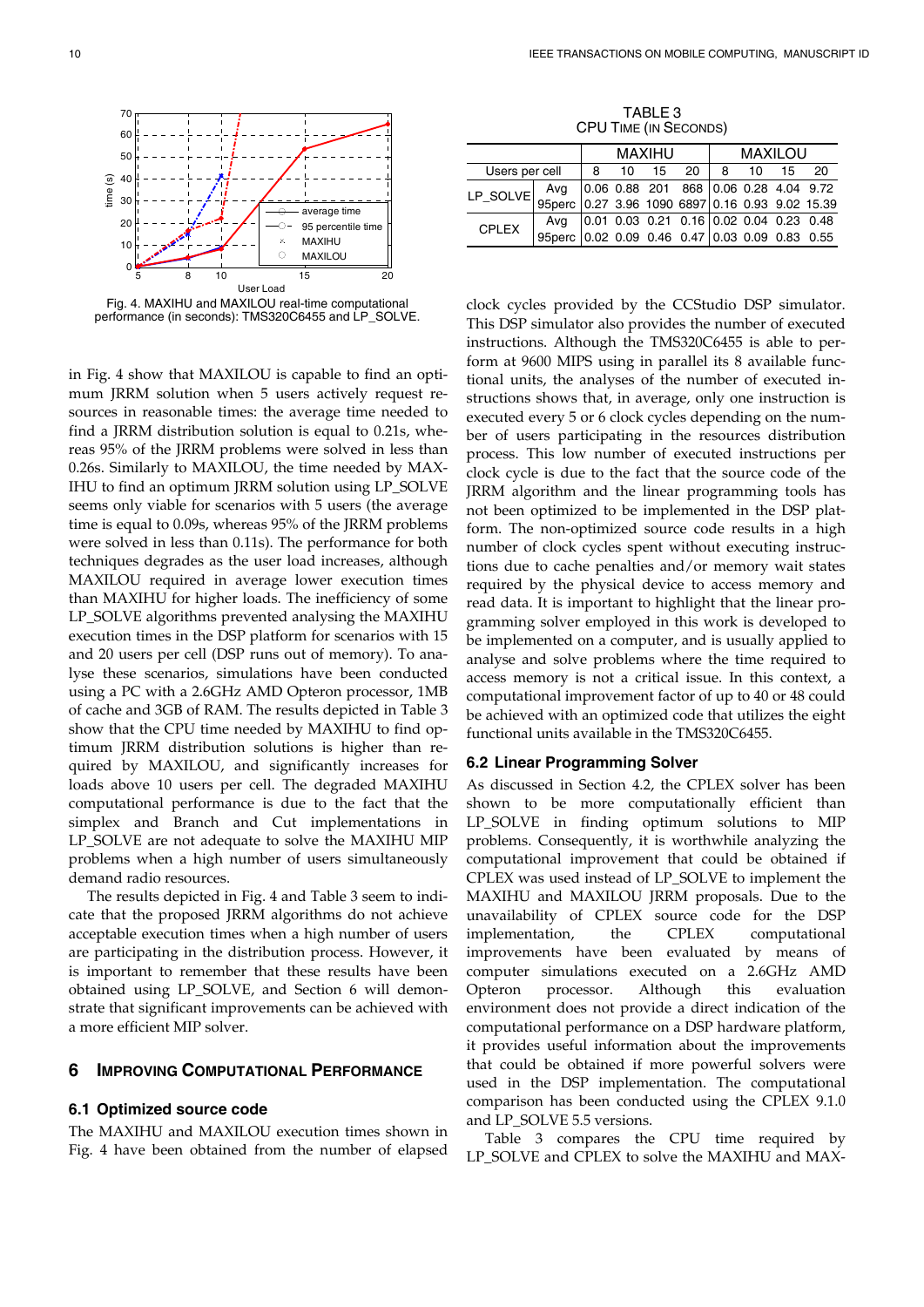ILOU JRRM resource distribution problems under different cell loads. The conducted simulations revealed that only when 5 users actively request resources, LP\_SOLVE is faster than CPLEX, although both solvers achieve the optimum solution in very short times. LP\_SOLVE requires average times equal to 0.7ms and 1ms to achieve the optimum solution with MAXIHU and MAXILOU, while CPLEX required on average 2ms for both JRRM techniques. On the other hand, CPLEX significantly reduces the time needed to find JRRM solutions, in particular under high cell loads where MIP problems with a large number of variables and constraints need to be solved. This trend is also observed in Fig. 5, which represents the CDF of the time required by each solver to achieve a JRRM solution when MAXIHU is applied in scenarios with 10 and 15 users per cell. The benefits obtained using CPLEX vary based on the simulated scenario and the evaluated JRRM technique. For example, CPLEX solves 95% of the JRRM problems with 8 users demanding resources in less than 22ms and 31ms when MAXIHU and MAXILOU are applied, while this percentage is reduced to 53% and 34% when LP\_SOLVE is used. With 10 users per cell, the 95 percentile time is reduced from 3.96s and 0.93s for MAXIHU and MAXILOU using LP\_SOLVE to just 89ms and 90ms with CPLEX. In this context, it is worthwhile noting that CPLEX achieves similar MAXIHU and MAXILOU computational times, which was not the case when using LP\_SOLVE. Even if the cell load is further increased, CPLEX is still capable to guarantee execution times of just a few hundred milliseconds, with reductions of approximately one order of magnitude when comparing MAXILOU's 95 percentile. Based on the obtained results, the use of CPLEX, together with an optimized source code, will provide acceptable execution times for the implementation of MAXIHU and MAXILOU in real systems. As an example, Table 4 shows estimated MAXILOU DSP execution times when the CPLEX and optimized source code improvements previously reported are applied to the MAXILOU DSP execution times



Fig. 5. CPU time required MAXIHU with the CPLEX and LP\_SOLVE solvers.

TABLE 4 ESTIMATED AVERAGE MAXILOU DSP EXECUTION TIME (IN SECONDS)

| Users per cell                                                 | 10                          | 15 |  |
|----------------------------------------------------------------|-----------------------------|----|--|
| Applying CPLEX<br>improvement factor                           | 1.34 1.23 3.07 3.21         |    |  |
| Applying CPLEX and optimized<br>source code improvement factor | $0.14$ $0.13$ $0.31$ $0.32$ |    |  |

measured using LP\_SOLVE and reported in Fig. 4. The comparison of Table 4 and Fig. 4 shows that while MAX-ILOU needed on average 48 seconds to find an optimum resources distribution when 15 active users requested radio resources and LP\_SOLVE was used, this value would be reduced to just 3 seconds if CPLEX is used instead. Section 6.1 indicated that a computational improvement factor of up to 40 or 48 could be achieved with an optimized code that utilizes the eight functional units available in the TMS320C6455. If we just consider an optimized code improvement factor of 10 together with the use of CPLEX, Table 4 shows that MAXILOU's implementation in DSP platforms would just require around 300ms to distribute radio resources among 15 active users per cell.

The computational differences observed with LP\_SOLVE and CPLEX are due to their different methodologies to implement and execute the simplex and Branch and Cut methods (section 4.1). Fig. 6 represents the CDF of the total number of iterations executed by the simplex mechanism, and Fig. 7 the CDF of the number of nodes explored by the Branch and Cut method until the optimal solution to the JRRM problem is found when MAXIHU is applied. Both figures show that the simplex and Branch and Cut implementations are more efficient in the case of CPLEX than in the case of LP\_SOLVE. For



Fig. 6. CDF of the number of iterations executed by the simplex method for 10 users per cell.



Fig. 7. CDF of the number of nodes explored by the Branch and Cut method for 10 users per cell.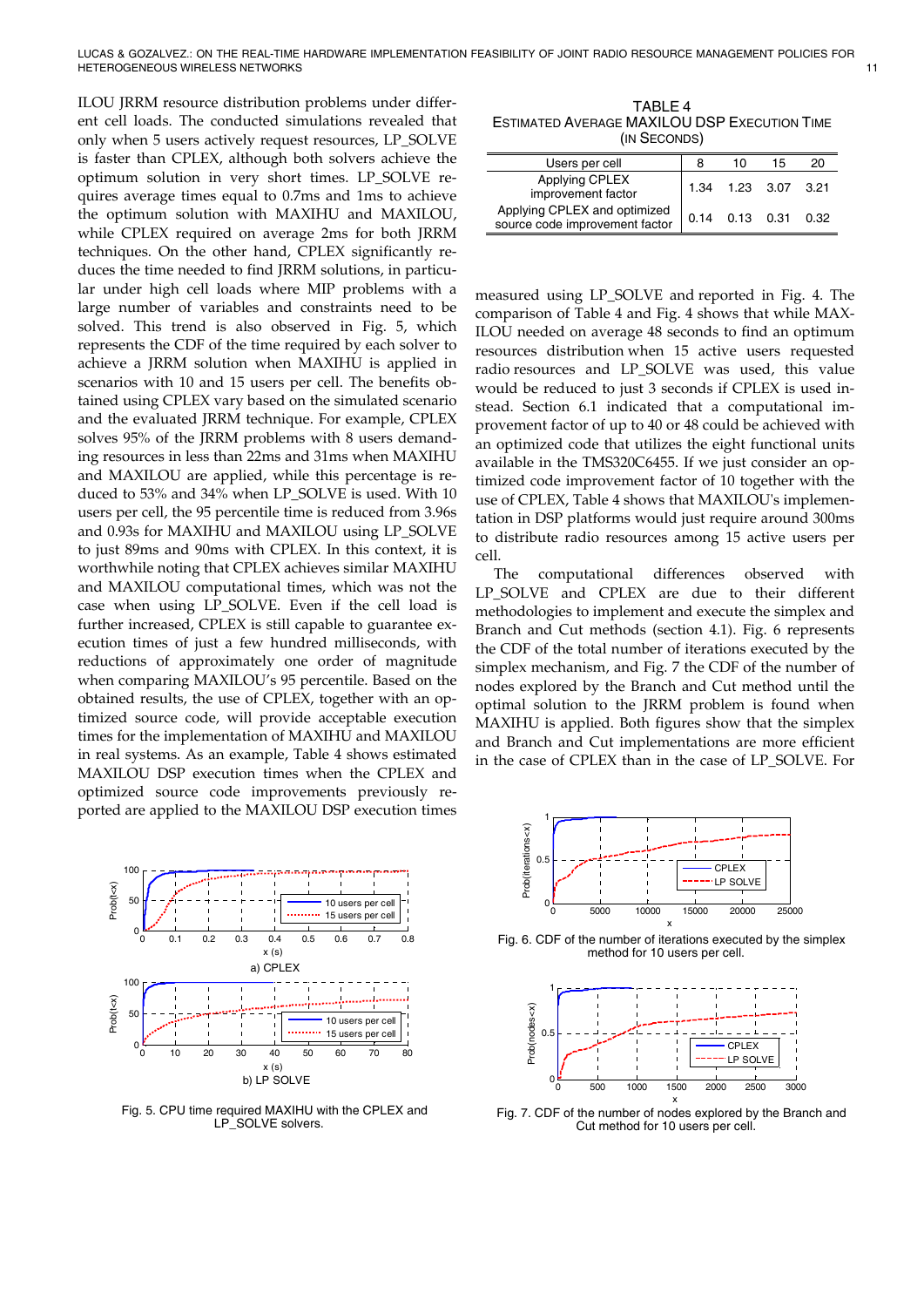example, LP\_SOLVE requires 54.6 times more iterations and explores 284.4 times more nodes than CPLEX for 50% of analyzed JRRM problems.

Finally, it is also relevant noting that better performance could even be achieved if a solver designed to consider the specific characteristics of the MIP JRRM problems could be used instead of a general purpose linear programming solver such as CPLEX [31]. This fact justifies the better performance of LP\_SOLVE when a low number of users participate in a JRRM distribution process; the methodologies implemented in LP\_SOLVE focus on MIP problems with a relatively low number of variables and constraints. On the other hand, the methodologies implemented in CPLEX are good for a wide type of MIP problems, which results in good computational performance independently of the number of variables and constraints.

#### **6.3 Suboptimal Solutions**

Previous sections have demonstrated the feasibility of implementing the proposed JRRM techniques in real mobile communication systems using powerful hardware and software tools. The computational execution cost can be further reduced at the cost of eliminating the optimality condition in the radio resources distribution. In this context, the computational performance and the QoS satisfaction levels should be evaluated to achieve a suitable tradeoff between both parameters.

To reduce the time needed to solve a JRRM problem, a variant of the MAXIHU technique is here analysed. The variant ends the radio resources distribution process when a feasible solution previous to the optimal one is achieved, and this suboptimal solution satisfies a given condition. This condition refers to the gap between the current feasible solution *a*, and the solution *b* corresponding to the optimum objective value achieved for the JRRM problem when the integer condition of all the unknown variables is relaxed and real values are allowed (*b* is the bound solution to the JRRM problem). The gap between both solutions is calculated as follows:

$$
gap_{a-b} (\%) = abs\left(\frac{a-b}{1 + abs(b)}\right) * 100
$$
 (14)

where abs() represents the absolute value. The suboptimal condition was established so that when the gap between both solutions *a* and *b* is lower than 25%, the JRRM algorithm stops and adopts the suboptimal solution (*a*) as its JRRM solution to the radio resources distribution process under study. The suboptimal approach was tested through computer simulations for 10 users per cell. The tests resulted in that 38.46% of the JRRM problems explore, in average, 313 nodes less than the optimum solution achieved with the original JRRM MAXIHU technique. However, this implementation cost reduction didn't reduce significantly the computation time or the user QoS level.

The simulations conducted in Sections 5 and 6.2

showed that MAXIHU's JRRM resolution process was capable to rapidly find and improve feasible, but not optimal, solutions. After this initial phase, the JRRM process only improves slightly and slowly the objective function despite exploring a high number of nodes. This trend emphasizes a possible trade-off between performance and implementation cost, since it is possible to find a suboptimal solution with a much smaller computational cost. In this context, a second condition is applied during the JRRM resolution process to try to reduce the computational time: if the gap between the current suboptimal feasible solution and the previously achieved feasible solution is lower than 10%, the algorithm ends its radio resources distribution process. When this approach was applied in the scenario with 10 active users per cell, 86.42% of the JRRM problems explored, in average, 4582 nodes less than if the optimum solution was achieved. Fig. 8 represents the CDF of the time required by the JRRM MAXIHU algorithm using LP\_SOLVE to achieve the optimum solution, and the time needed to achieve the suboptimal solution when both suboptimal conditions are applied. This figure corresponds to scenarios where 8 and 10 users per cell demand radio resources. The percentage of users per service class that achieve the minimum, mean and maximum QoS levels shown in Fig. 1 when the optimum and suboptimum JRRM processes are applied is reported in Tables 5 and 6, respectively. The results obtained show that the computational cost of advanced JRRM techniques can be significantly reduced with suboptimal solutions that do not significantly degrade the user perceived QoS levels. The conducted study has shown that, under the evaluated conditions, the QoS degradations resulting from the non-optimality JRRM approach only affect the less priorised services, while the most demanding services are capable to maintain their maximum QoS satisfaction levels.



Fig. 8. CPU time required by the optimum and suboptimum JRRM resolution processes.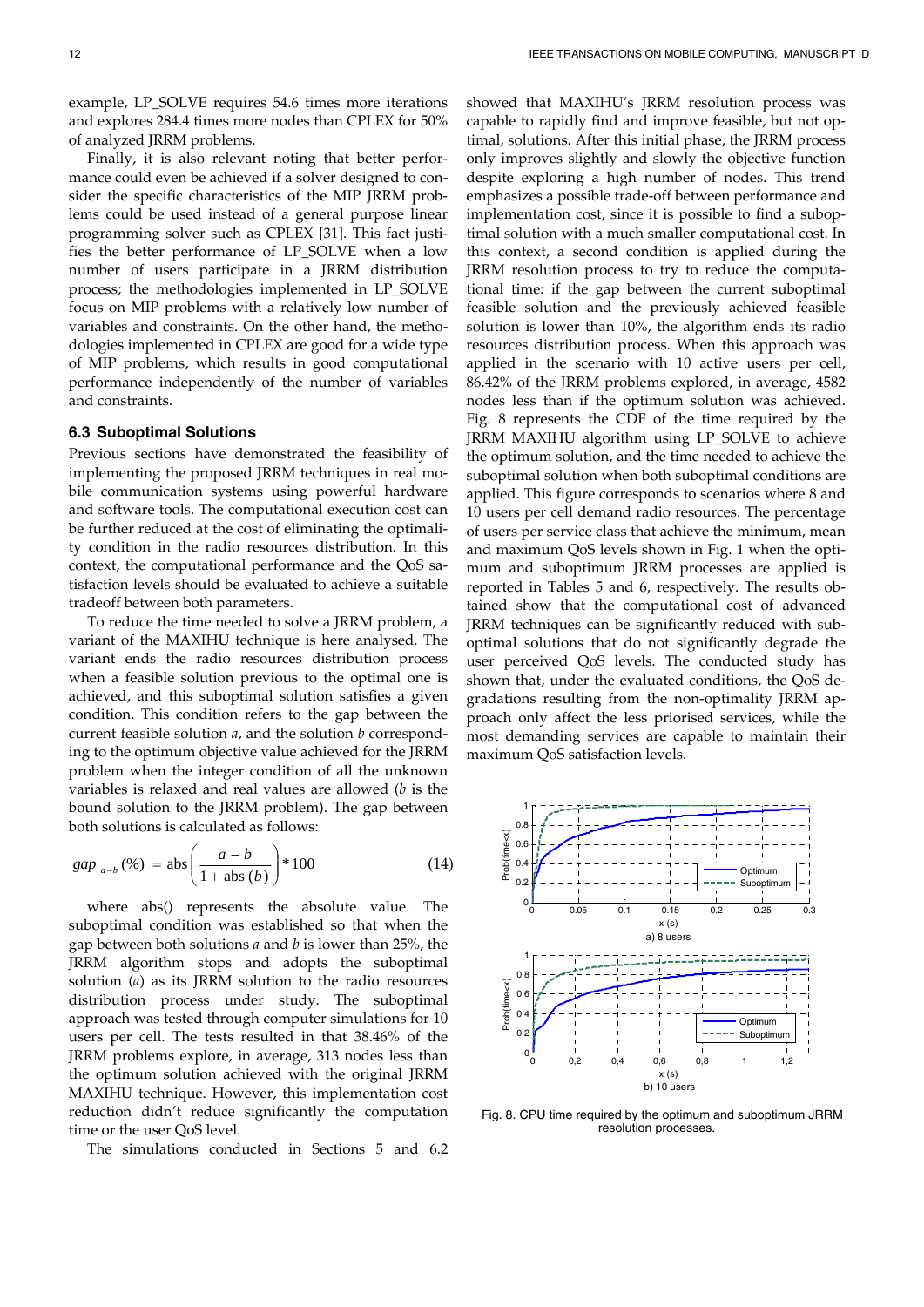TABLE 5 QOS LEVELS (%) PER SERVICE CLASS FOR 8 ACTIVE USERS PER CELL

|               |            | Optimum     |            | Suboptimum |             |            |  |
|---------------|------------|-------------|------------|------------|-------------|------------|--|
|               | min<br>QoS | mean<br>QoS | max<br>QoS | min<br>QoS | mean<br>QoS | max<br>QoS |  |
| Email         | 100        | 100         | 99.94      | 100        | 99.99       | 99.94      |  |
| Web           | 100        | 100         | 99.81      | 100        | 100         | 99.68      |  |
| 16kbps video  | 100        | 100         | 100        | 100        | 100         | 99.97      |  |
| 64kbps video  | 100        | 100         | 100        | 100        | 100         | 100        |  |
| 128kbps video | 100        | 100         | 100        | 100        | 100         | 100        |  |

TABLE 6 QOS LEVELS (%) PER SERVICE CLASS FOR 10 ACTIVE USERS PER CELL

|               |            | Optimum     |            | Suboptimum |             |            |  |
|---------------|------------|-------------|------------|------------|-------------|------------|--|
|               | min<br>QoS | mean<br>QoS | max<br>QoS | min<br>QoS | mean<br>QoS | max<br>QoS |  |
| Email         | 99.98      | 99.97       | 87.98      | 100        | 92.59       | 76.52      |  |
| Web           | 100        | 100         | 96.11      | 100        | 100         | 93.85      |  |
| 16kbps video  | 100        | 100         | 100        | 100        | 100         | 99.94      |  |
| 64kbps video  | 100        | 100         | 99.93      | 100        | 100         | 98.93      |  |
| 128kbps video | 100        | 100         | 100        | 100        | 100         | 100        |  |

# **7 CONCLUSIONS**

This work has conducted the first hardware implementation feasibility study of advanced JRRM techniques for heterogeneous wireless networks. The proposed, implemented and evaluated techniques are based on linear programming and optimization algorithms, and have been shown to achieve good system performance under multimedia traffic conditions. To evaluate their implementation feasibility, the JRRM techniques have been implemented in a DSP simulator software using open source linear programming solvers. The conducted study has shown the feasibility to implement these novel policies in real systems using state-of-the-art chipsets that allow achieving acceptable JRRM execution time under medium loads and a large number of variables. The study has also revealed that the JRRM computational performance can be further improved, in particular for high cell loads, using advanced and optimized linear programming software and algorithms. The application of suboptimal JRRM policies has also been shown to significantly reduce the technique's execution time, with only a slight decrease in the achieved user perceived QoS levels for the less priorised services.

# **ACKNOWLEDGMENTS**

This work has been supported by the Ministry of Industry, Tourism and Trade under the project TSI-020400- 2008-113 (CELTIC proposal CP5-013), and the Ministry of Science and Innovation under the project TEC2008-06728.

# **REFERENCES**

- [1] 3GPP, *Improvement of Radio Resource Management (RRM) across RNS and RNS/BSS, TR 25.881, v5.0.0*, Jan. 2002.
- [2] 3GPP, *Improvement of Radio Resource Management (RRM) across RNS and RNS/BSS post-Rel-5*, TR 25.891, v0.3.0, June 2003.
- [3] J. Perez-Romero, O. Sallent, R. Agusti, "Policy-based Initial RAT Selection Algorithms in Heterogeneous Networks", in *Proc. of 7th IFIP International Conference on Mobile and Wireless Communication Networks (MWCN'05)*, Marrakech (Marocco), Sept. 2005.
- [4] S.J. Lincke, "Vertical Handover Policies for Common Radio Resource Management", *International Journal of Communication Systems*, vol. 18, no. 6, pp. 527–543, Aug. 2005.
- [5] A. Tolli, P. Hakalin, H. Holma, "Performance Evaluation of Common Radio Resource Management (CRRM)", in *Proc. IEEE International Conference on Communications (ICC 2002)*, vol. 5, pp. 3429-3433, New York (USA), April 2002.
- [6] O. Cabral, F.J. Velez, J. Rodriguez, V. Monteiro, A. Gameiro, N.R. Prasad, "Optimal Load Suitability Based RAT Selection for HSDPA and IEEE 802.11e", in *Proc. 1st International Conference on Wireless Communications, Vehicular Technology, Information Theory and Aerospace & Electronic Systems Technology (Wireless VITAE 2009)*, pp.722-726, Aalborg (Denmark), May 2009.
- [7] Y. Guang, C. Jie, Y. Kai, Z. Ping, V.O.K. Li, "Joint Radio Resource Management based on the Species Competition Model", in *Proc. IEEE Wireless Communications and Networking Conference (WCNC 2006)*, pp. 54-57, Las Vegas, Nevada (USA), April 2006.
- [8] O.E. Falowo, H.A. Chan, "Joint Call Admission Control Algorithm for Fair Radio Resource Allocation in Heterogeneous Wireless Networks Supporting Heterogeneous Mobile Terminals", in *Proc. 7th IEEE Consumer Communications and Networking Conference (CCNC),* pp. 1-5, Las Vegas (USA), Jan. 2010.
- [9] L. Giupponi, R. Agusti, J. Pérez-Romero, O. Sallent, "A Novel Approach for Joint Radio Resource Management based on Fuzzy Neural Methodology", *IEEE Trans. on Vehicular Technology*, vol. 57, pp. 1789-1805, May 2008.
- [10] M.C. Lucas-Estañ, J. Gozálvez, J. Sánchez-Soriano, "Common Radio Resource Management Policy for Multimedia Traffic in Beyond 3G Heterogeneous Wireless Systems", in *Proc. 19th IEEE International Symposium on Personal, Indoor and Mobile Radio Communications (PIMRC)*, pp. 1-5, Cannes (France), Sept. 2008.
- [11] J. Gozálvez, M.C. Lucas-Estañ, J. Sánchez-Soriano, "Joint Radio Resource Management in Beyond 3G Heterogeneous Wireless Systems", in *Proc. 11th International Symposium on Wireless Personal Multimedia Communications (WPMC)*, pp. 1-5, Lapland (Finland), Sept. 2008.
- [12] E.A. Yavuz, V.C.M. Leung, "Computationally Efficient Method to Evaluate the Performance of Guard-Channel-Based Call Admission Control in Cellular Networks", *IEEE Trans. on Vehicular Technology*, vol. 55, no. 4, pp.1412-1424, July 2006.
- [13] 3GPP, *Services and service capabilities*, 3GPP TS 22.105, version 6.3.0, 2005.
- [14] P. Barford, M. Crovella, "Generating Representative Web Workloads for Network and Server Performance Evaluation," in *Proc. Int'l Conf. Measurement and Modeling of Computer Systems (SIGMETRICS/PERFORMANCE 1998)*, pp. 151-160, June 1998.
- [15] J. Ho, Y. Zhu, S. Madhavapeddy, "Throughput and Buffer Analysis for GSM General Packet Radio Service (GPRS)," in *Proc. IEEE Wireless Comms. and Networking Conf. (WCNC 1999)*, pp. 1427-1431, Sept. 1999.